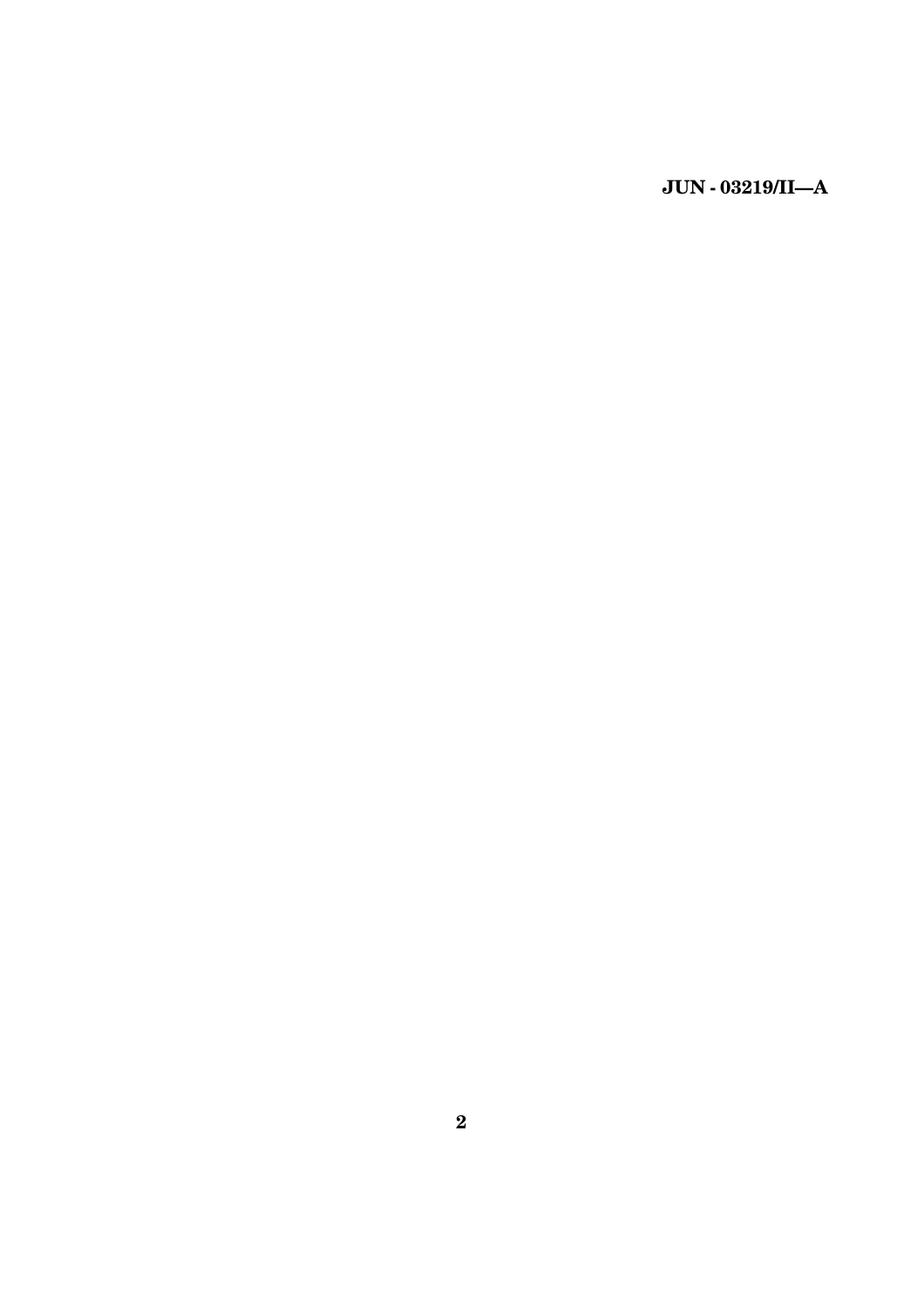## **English Paper II**

## **Time Allowed : 120 Minutes] [Maximum Marks : 200 Note :** This Paper contains **Hundred (100)** multiple choice questions. Each question carrying **Two (2)** marks. Attempt *All* questions.

#### **Directions (Q. Nos. 1 to 4) :**

**Read the passage and answer the questions given below :** Stylistics, a branch of applied linguistics, is the study and interpretation of texts of all types and/or spoken language in regard to

their linguistic and tonal style, where style is the particular variety of language used by different individuals and/or in different situations or settings. The vernacular is used among friends and relatives, whereas more formal language, with respect to grammar, lexicon and pronunciation is often used in a cover letter and résumé and while speaking during a job interview. As a discipline, stylistics

links literary criticism to linguistics. It does not function as an autonomous domain on its own, and it can be applied to an understanding of literature.

Sources of study in stylistics may range from canonical works of writing to popular texts, and from advertising copy to news, non-fiction, popular culture, political and religious discourse. As the recent work in critical stylistics, multimodal stylistics and mediated stylistics has made clear, non-literary texts may be of just as much interest to stylisticians as literary ones. Literariness, in other words, is here conceived as 'a point on a cline rather than as an absolute'.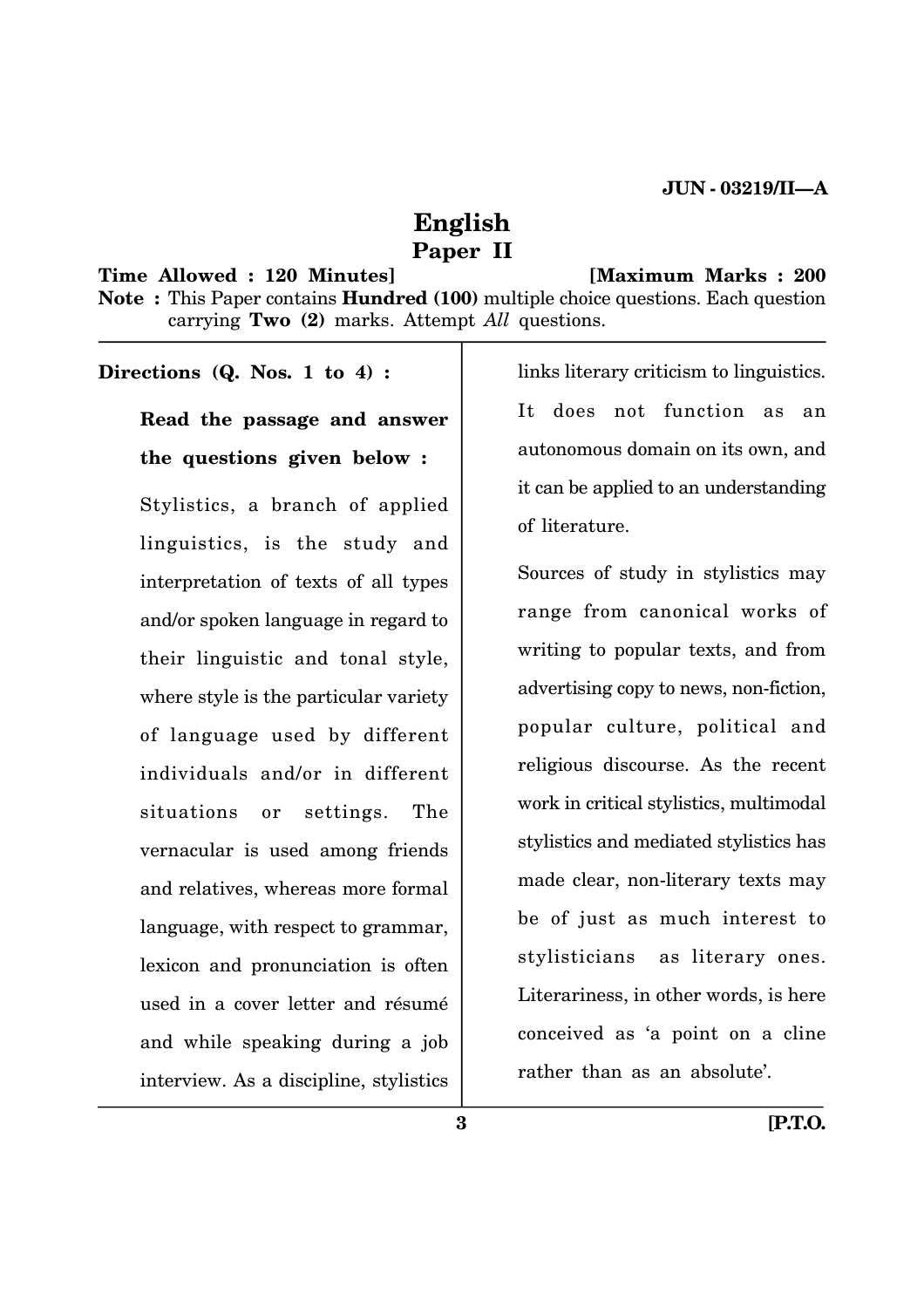Stylistics as a conceptual discipline may attempt to establish principles capable of explaining particular choices made by individuals and social groups in their use of language, such as in the literary production and reception of genre, the study of folk art, in the study of spoken dialects and registers, and can be applied to areas such as discourse analysis as well as literary criticism. Common features of style include the use of dialogue, including regional accents and or ideolects, the distribution of sentence lengths, the use of particular language registers, etc. Therefore, stylistics looks at what is 'going on' within the language.

- 1. Which of the following statements is INCORRECT ?
	- (A) Stylistics is the analysis of both written and verbal language and can be used to understand literary texts
	- (B) Stylistics may be applied to all texts, whether literary or popular, informative or promotional
	- (C) Stylistics cannot be applied to discourse analysis and literary criticism
	- (D) Stylistics covers language use, dialects and accents
- 2. The vernacular is used :
	- (A) All the time
	- (B) In all situations
	- (C) With all listeners
	- (D) In informal situations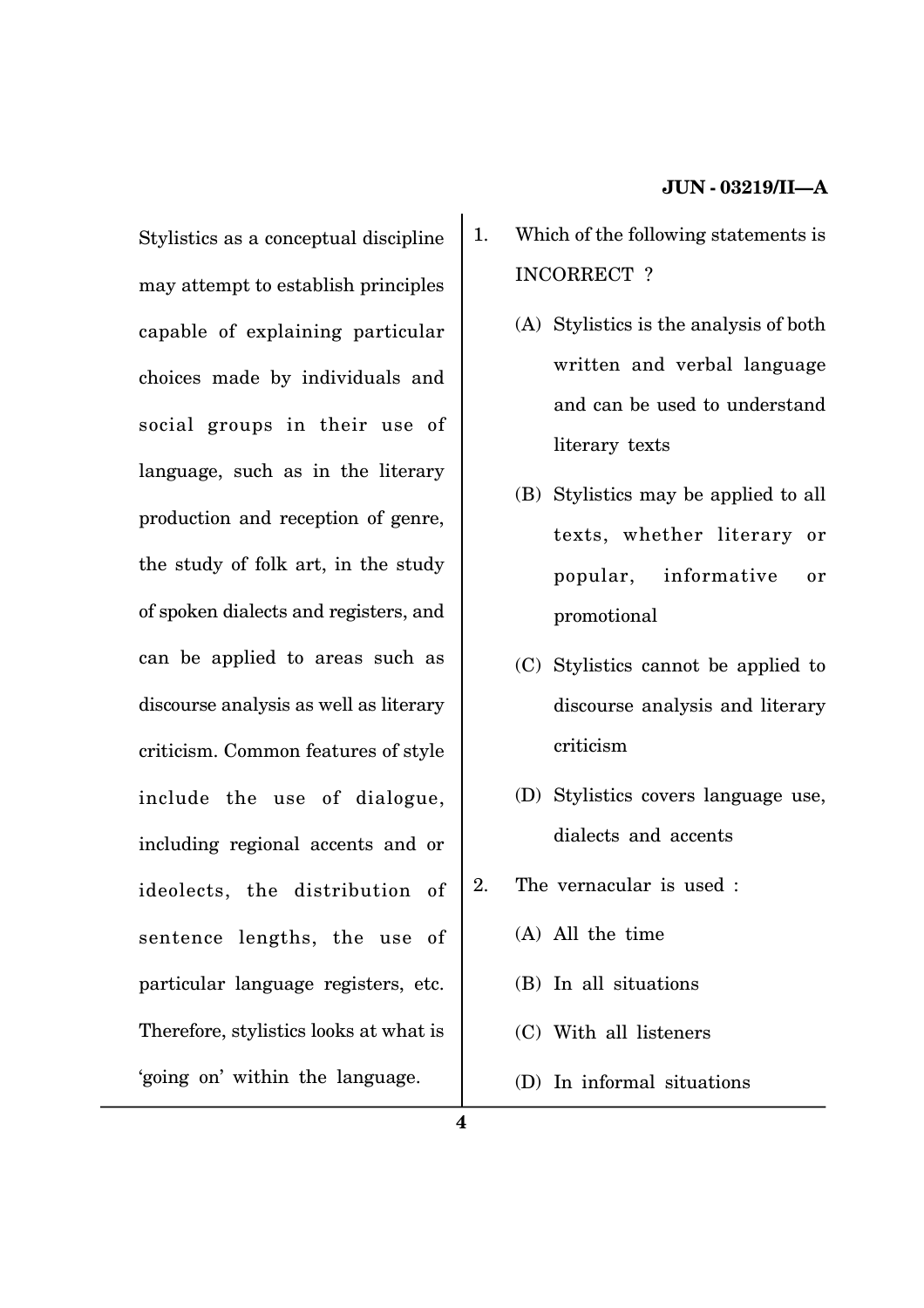- 3. Stylistics covers :
	- (A) Oral texts
	- (B) Literary and non-literary texts
	- (C) Written texts
	- (D) Popular texts
- 4. ''A point on a cline rather than as an absolute'' refers to :
	- (A) A starting point
	- (B) An ending point
	- (C) A vast domain
	- (D) A gradual change or variation
- 5. The line "willing to wound, and yet afraid to strike'' is an example of :
	- (A) Parallelism
	- (B) Irony
	- (C) Anaphora
	- (D) Hip-hop
- 6. Which novel won 2018 Booker Prize for fiction ?
	- (A) *The Mars Room*
	- (B) *The Overstory*
	- (C) *Milkman*
	- (D) *Everything Under*
- 7. Which of the following statements is true about *The Importance of Being Earnest* ?
	- (A) The author held an ironic mirror to the aristocracy displaying wit and paradoxical wisdom.
	- (B) It is a tragi-comedy.
	- (C) It is a dark comedy written in prose.
	- (D) The writer is philosophising and presenting the spiritual ideals with a didactic approach.

**5 [P.T.O.**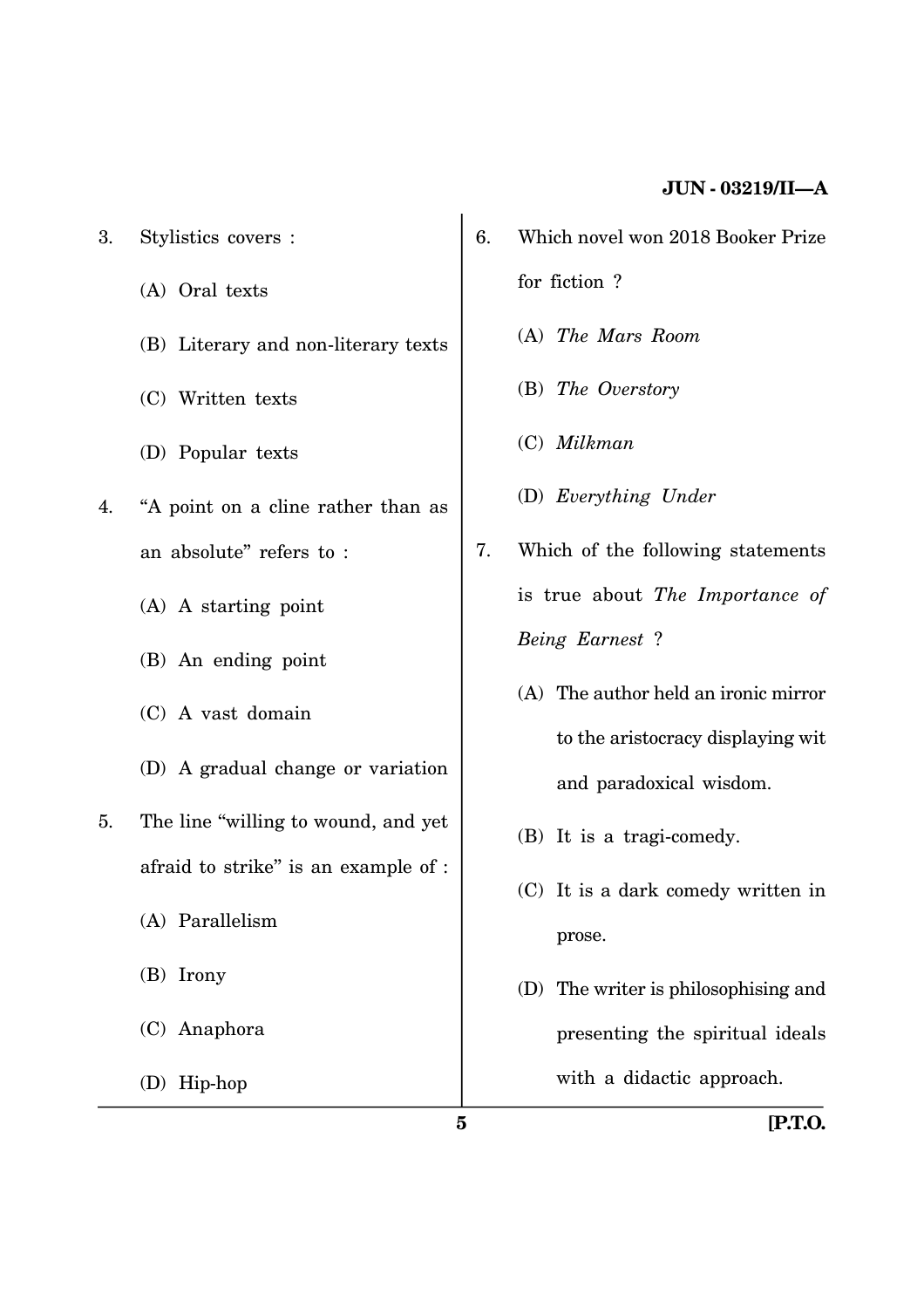- 8. Gregor Samsa is a character from Franz Kafka's :
	- (A) *The Trial*
	- (B) *The Castle*
	- (C) *In the Penal Colony*
	- (D) *The Metamorphosis*
- 9. *Eminent Victorians* was authored by :
	- (A) Roger Fry
	- (B) Norman Douglas
	- (C) Lytton Strachey
	- (D) Compton Mackenzie
- 10. ''Sunset and evening star

And one clear call for me !''

These lines occur in which of the following poems ?

- (A) *Idylls of the King*
- (B) *In Memorium*
- (C) *Corssing the Bar*
- (D) *Morte' D Arthur*
- 11. ''The Daughters of the Late Colonel'' is a story by :
	- (A) Rudyard Kipling
	- (B) H.E. Bates
	- (C) H.G. Wells
	- (D) Katherine Mansfield
- 12. Which critic calls Dorris Lessing ''an archeologist of human relations'' ?
	- (A) Irving Howe
	- (B) F.R. Leavis
	- (C) G. Wilson Knight
	- (D) T.S. Eliot
- 13. ''I celebrate myself, and sing myself, And what I assume you shall assume. For every atom belonging to me as good belongs to you.''
	- These lines are from .....................
	- (A) ''Each and All''
	- (B) ''Song of Myself''
	- (C) ''Crossing Brooklyn Ferry''
	- (D) ''When Lilacs Last in the Dooryard Bloom'd''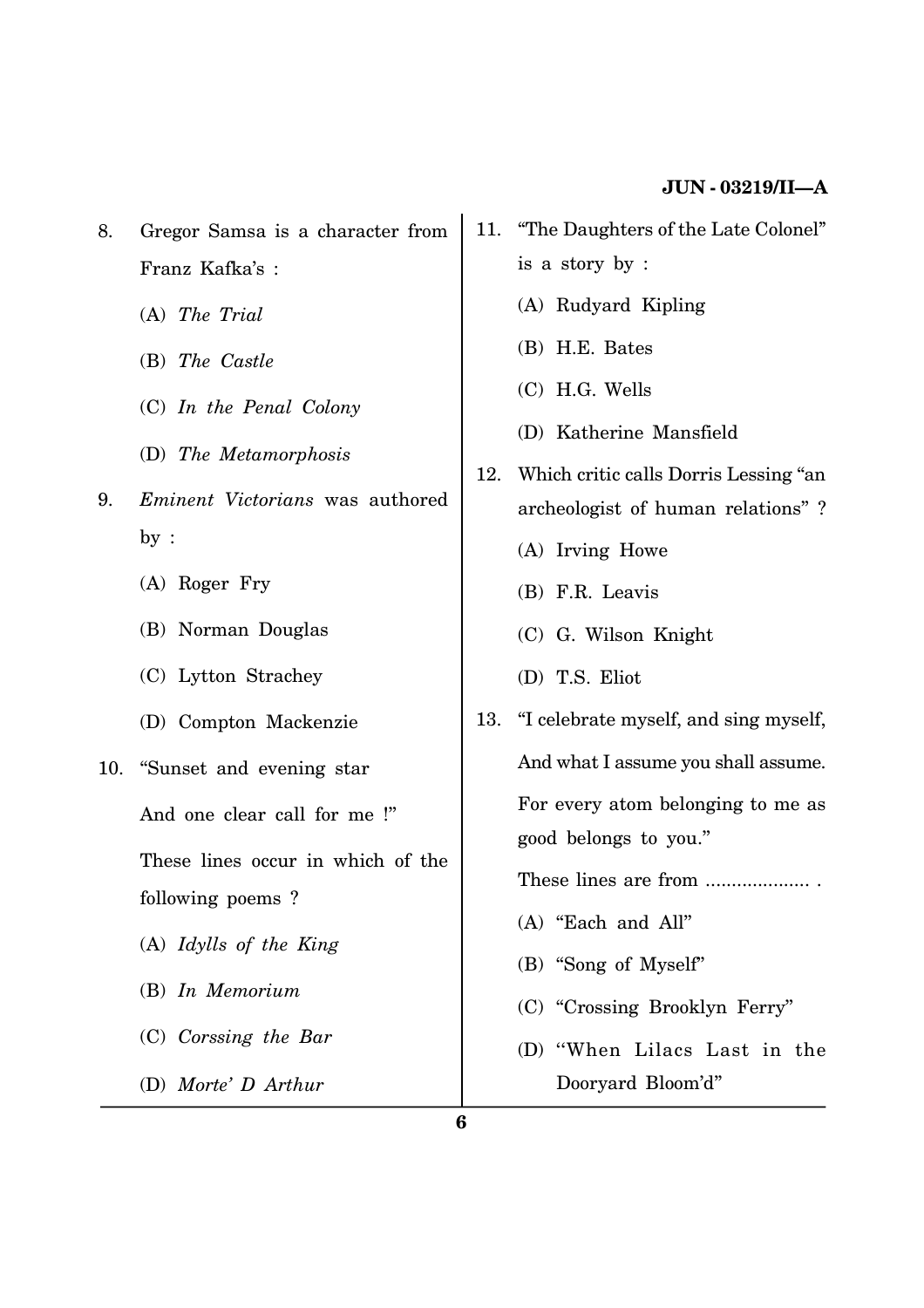- 14. *The Woman Writer and the Nineteenth Century Literary Imagination* is the subtitle of :
	- (A) *The Second Sex*
	- (B) *The Madwoman in the Attic*
	- (C) *The Sexual Politics*
	- (D) *Man Made Language*
- 15. 'Life Signs' is a poem written by ...................... .
	- (A) Nissim Ezekiel
	- (B) A.K. Ramanujan
	- (C) Shiv K. Kumar
	- (D) Jayant Mahapatra
- 16. Which of these languages did not influence the development of early English ?
	- (A) Germanic
	- (B) Scandinavian
	- (C) Latin
	- (D) Macedonian
- 17. Which of the following statements is *NOT* correct ?
	- (A) The norms of standard written English are maintained by an international organisation in the United Kingdom.
	- (B) English is the third largest language by number of native speakers, after Mandarin Chinese and Spanish.
	- (C) English is the most commonly spoken language in the world if one combines native and nonnative speakers.
	- (D) English is one of the six official languages of the United Nations.
- 18. ''True ease in writing comes from art, not chance.

As those move easiest who have learned to dance.''

The line means :

- (A) Poets are born
- (B) Poets are made
- (C) Poets are not made
- (D) Poets are a product of history

**7 [P.T.O.**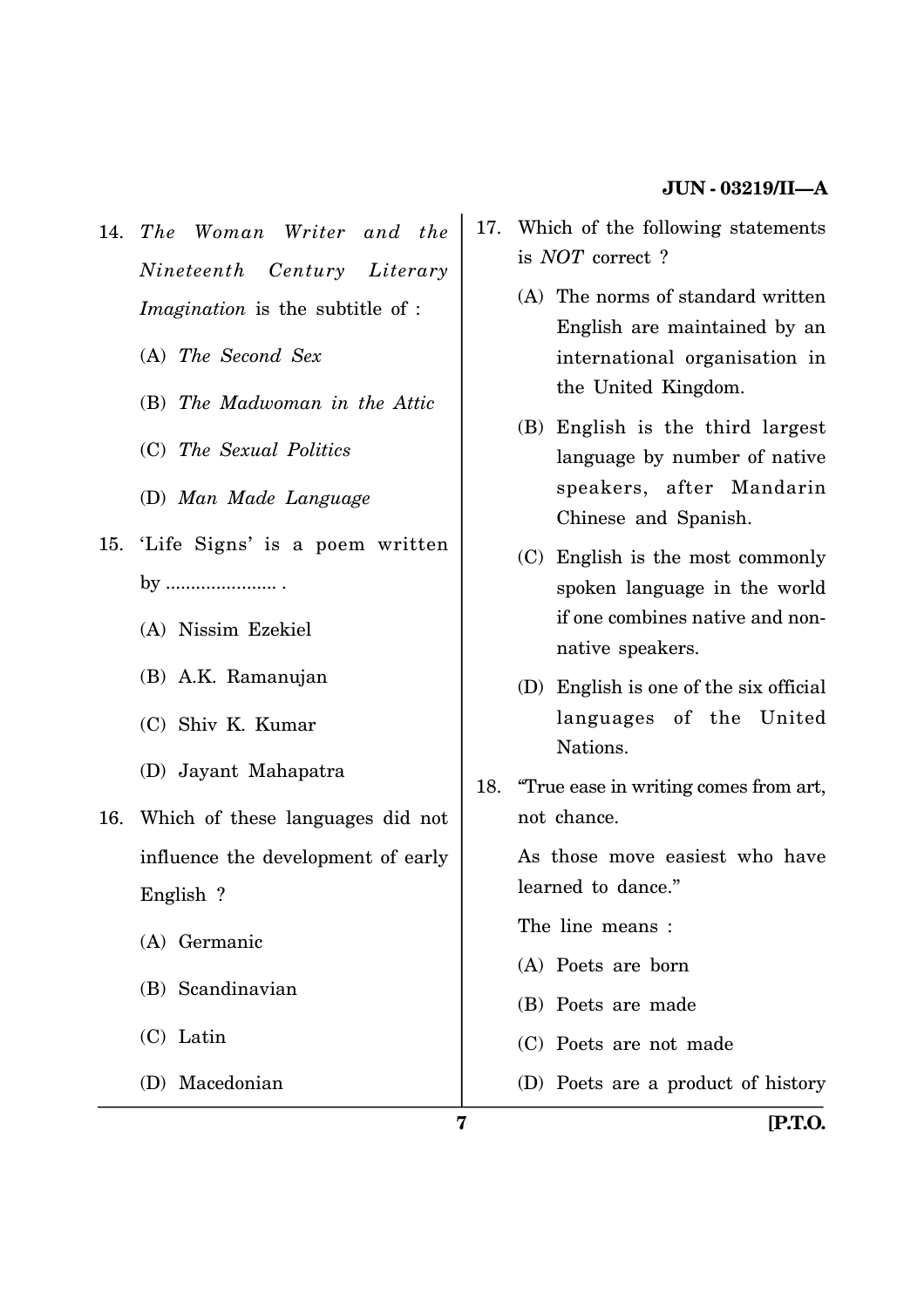- 19. Who coined the term ''stream of consciousness "?
	- (A) Sterne
	- (B) William James
	- (C) Dorothy Richardson
	- (D) Dostoevsky
- 20. Who advocated symptomatic reading of text ?
	- (A) I.A. Richards
	- (B) Louis Althusser
	- (C) Terry Eagleton
	- (D) Lacan
- 21. Wordsworth and Coleridge differed with each other on the issue of :
	- (A) Poetic diction
	- (B) Intuition
	- (C) Imagination
	- (D) Reason
- 22. Why is the Jacobean era not called the Jameson era ?
	- (A) Because Jacob was the nickname of King James.
	- (B) Because the Church of England decided to call it Jacobean era.
	- (C) Because Jacobus is the Latin counterpart of the name ''James''.
	- (D) Because the House of Lord decided to call it Jacobean era.
- 23. Who is generally known as the translator of Homer ?
	- (A) Ben Jonson
	- (B) John Marston
	- (C) George Chapman
	- (D) John Webster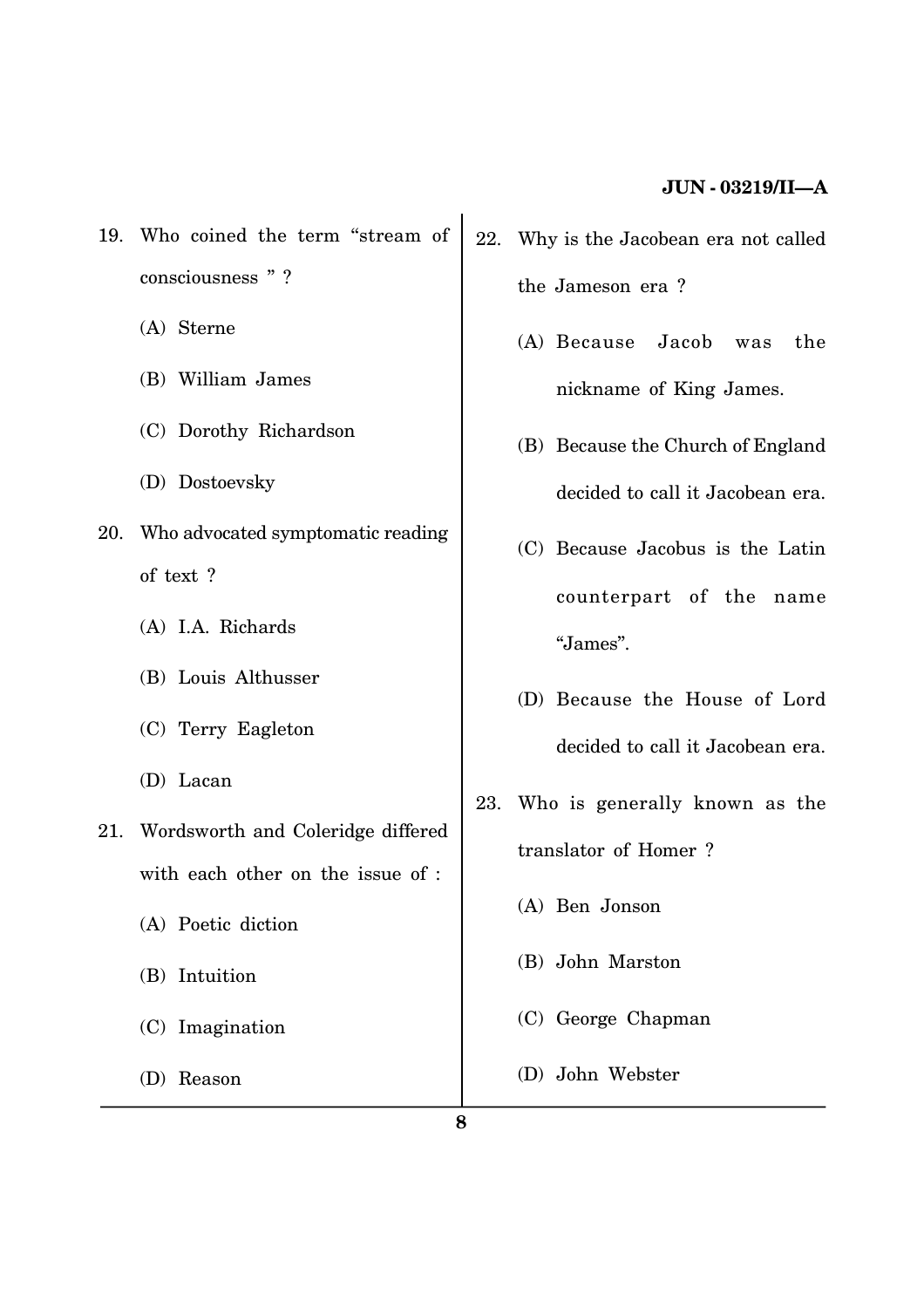- 24. The comedy of humours was based on the ancient physiological theory of the "four humours" which were :
	- (A) Mucus, pus, tears and saliva
	- (B) Red, black, yellow, green
	- (C) Blood, phlegm, choler and melancholy
	- (D) Fat, protein, vitamin, carbohydrate
- 25. Periodical essays of the 18th century were primarily centred around :
	- (A) Coffee houses
	- (B) Taverns
	- (C) Ale houses
	- (D) The Royal Exchange
- 26. Fair quiet, have I found thee here. And Innocence thy Sister dear ! Mistaken long, I sought you then In busie companies of men.

These lines are written by :

- (A) John Milton
- (B) Andrew Marvell
- (C) George Herbert
- (D) John Donne
- 27. War of the Roses in English history was fought between the Hosues of :
	- (A) Lancaster and York
	- (B) Lancaster and Wessex
	- (C) York and Denmark
	- (D) York and Normandy
- 28. Which *one* of the following is *NOT* written by Charles Lamb ?
	- (A) ''Old and New Schoolmaster''
	- (B) ''Of Simulation and Dissimulation''
	- (C) ''Imperfect Sympathies''
	- (D) ''A Bachelor's Complaint Against the Behaviour of Married People''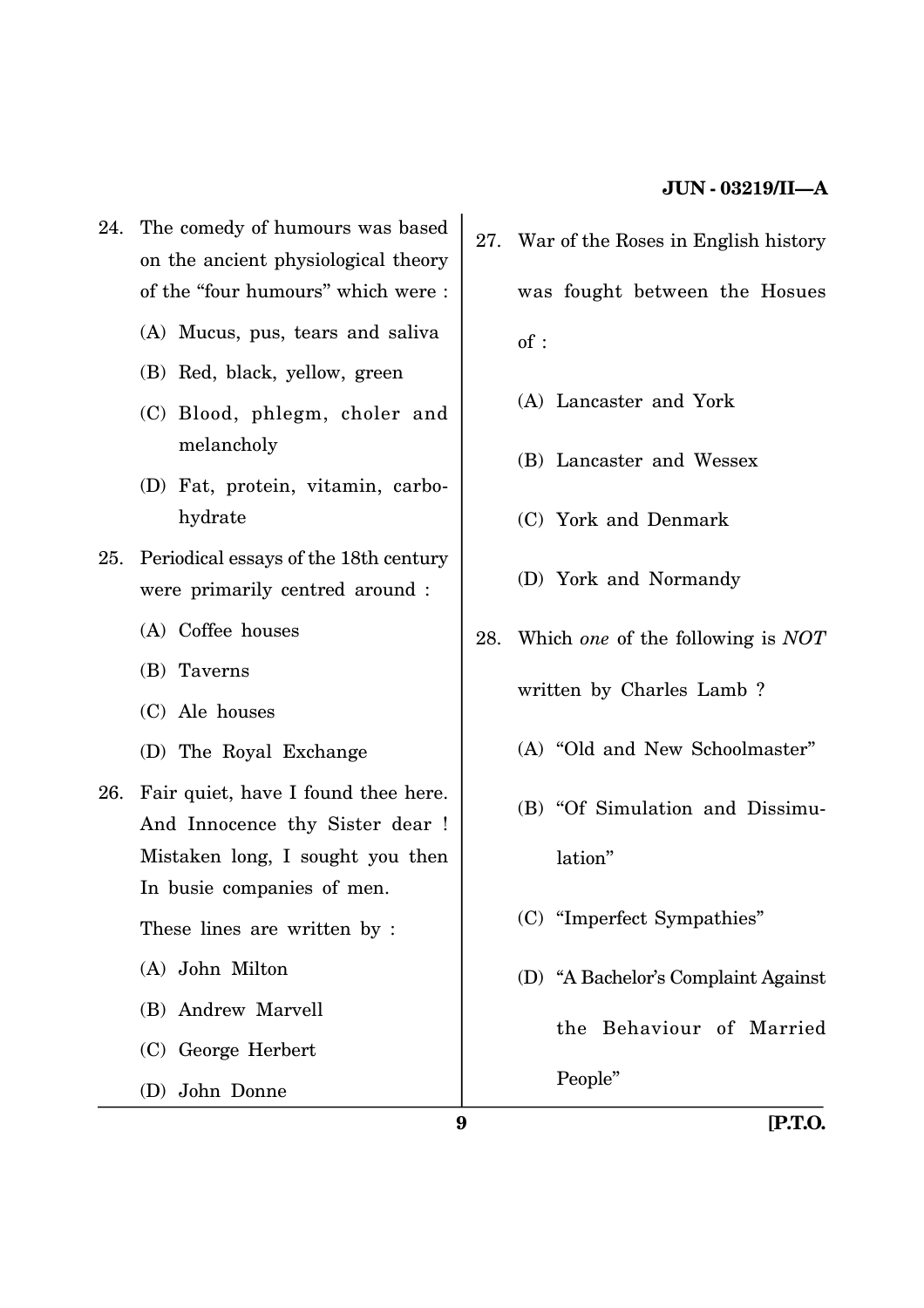29. Which among the following poets composed the given lines :

> ................. The sounding cataract Haunted me like a passion : the tall rock,

> The mountain, and the deep and gloomy wood,

> Their colours and their forms, were then to me

An appetite.

- (A) Percy Bysshe Shelley
- (B) William Wordsworth
- (C) Robert Southey
- (D) Thomas De Quincey
- 30. ''Death, thou shalt die.'' This line is an example of :
	- (A) Mime
	- (B) Fallacy
	- (C) Paradox
	- (D) Parable
- 31. Who, among the following, is NOT a poet ?
	- (A) Samuel Beckett
	- (B) Robert Graves
	- (C) Philip Larkin
	- (D) W.H. Auden
- 32. In a closed vowel :
	- (A) A part of the tongue rises to half-open position.
	- (B) A part of the tongue rises to half close position.
	- (C) A part of the tongue rises to open position.
	- (D) A part of the tongue rises to the close position.
- 33. A morpheme belongs to :
	- (A) The phonological system of a language
	- (B) The grammatical and phonological systems of a language
	- (C) The grammatical system of a language
	- (D) The pragmatic system of a language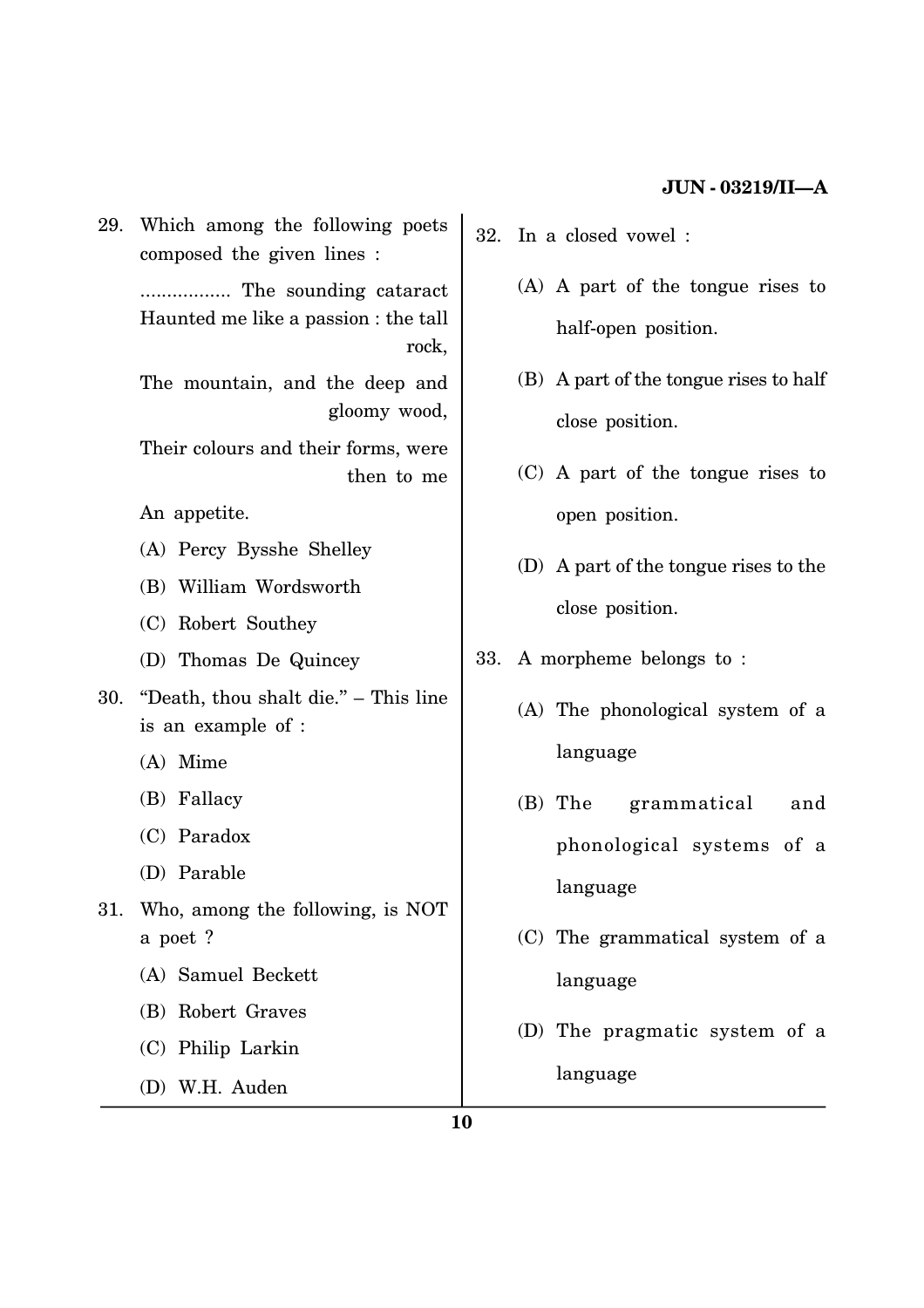- 34. George Bernard Shaw, while commenting on a female character observes that she left her family to begin "a journey in search of selfrespect and apprenticeship to life'', and that her revolt is ''the end of a chapter of human history.'' Here, Shaw is referring to :
	- (A) Nora in *A Doll's House*
	- (B) Joan of Arc in *Saint Joan*
	- (C) Gertrude Morel in *Sons and Lovers*
	- (D) Anna in *Anna Karenina*
- 35. Name the writer who creates the binary between 'head consciousness' and 'blood consciousness'.
	- (A) D.H. Lawrence
	- (B) John Keats
	- (C) Charles Darwin
	- (D) Erich Fromm
- 36. Which work of Charles Dickens has as many as three hundred and fifty six characters ?
	- (A) *Oliver Twist*
	- (B) *A Tale of Two Cities*
	- (C) *The Pickwick Papers*
	- (D) *David Copperfield*
- 37. In which poem do the following lines occur :

Then, welcome each rebuff

That turns earth's smoothness rough

Each sting that bids nor sit nor

stand but go !

Be our joys three parts pain !

- (A) ''The Lotus Eaters''
- (B) ''Rabi Ben Ezra''
- (C) ''Thyrsis''
- (D) ''Ulysses''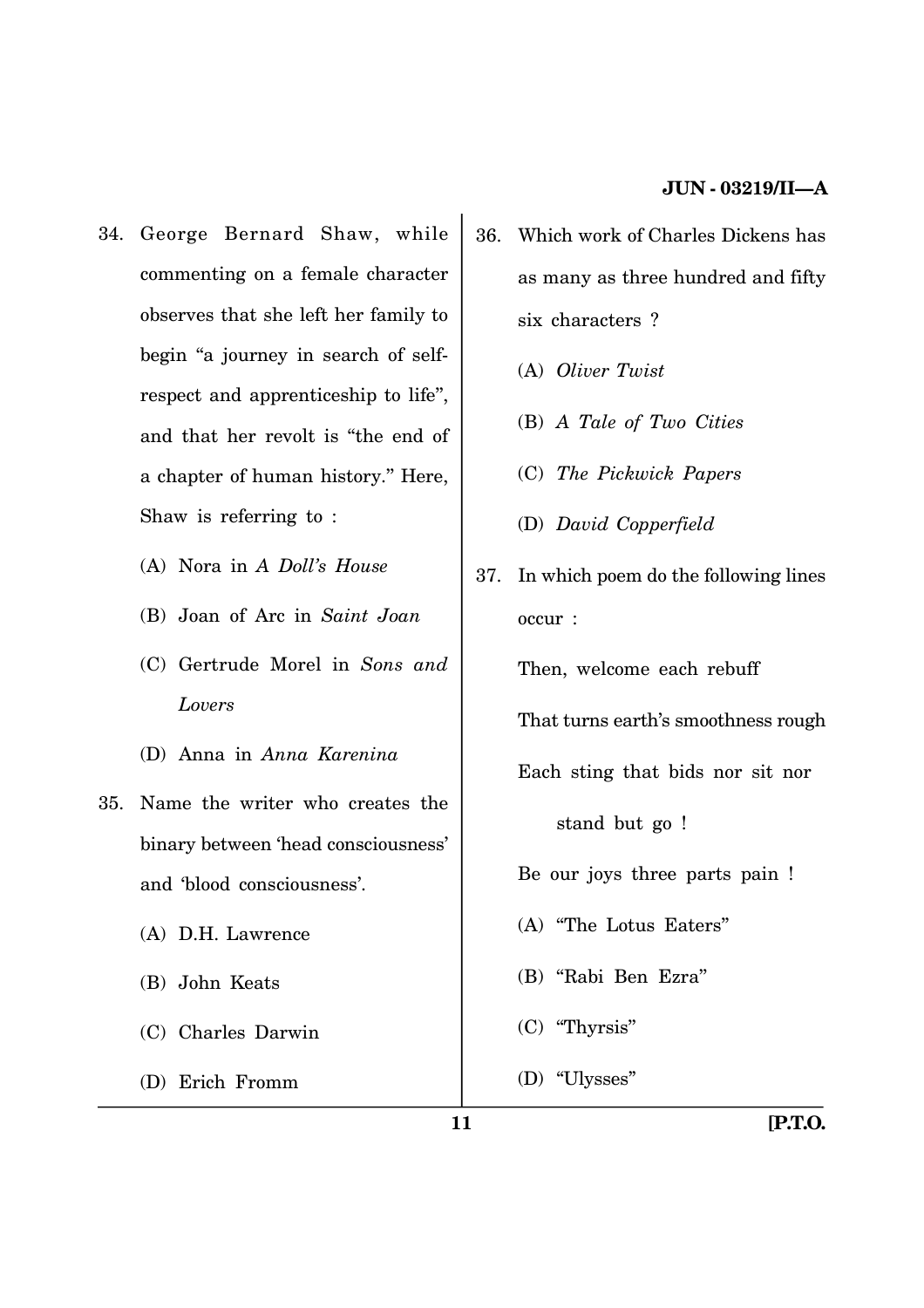- 38. *Twenty Love Poems and A Song of Despair* is a collection of poems by :
	- (A) T.S. Eliot
	- (B) William Wordsworth
	- (C) Pablo Neruda
	- (D) A.K. Ramanujan
- 39. The playwright Wole Soyinka is from :
	- (A) Nigeria
	- (B) Kenya
	- (C) Egypt
	- (D) The Sudan
- 40. The title of ''The Waste Land'' is derived from :
	- (A) *Ishopanishad*
	- (B) *The Bible*
	- (C) *The Golden Bough*
	- (D) *From Ritual to Romance*
- 41. In *The Inheritance of Loss*, the characters are trapped in :
	- (A) Their own world
	- (B) India's rigid class system
	- (C) Generation gap
	- (D) Superstitions
- 42. Manohar Malgonkar's novel *Distance Drum* depicts :
	- (A) Family life of a doctor
	- (B) Religious life of rural people
	- (C) Army life experiences
	- (D) City life experiences
- 43. Which are the passive language skills ?
	- (A) Reading and writing
	- (B) Listening and reading
	- (C) Speaking and writing
	- (D) Listening and speaking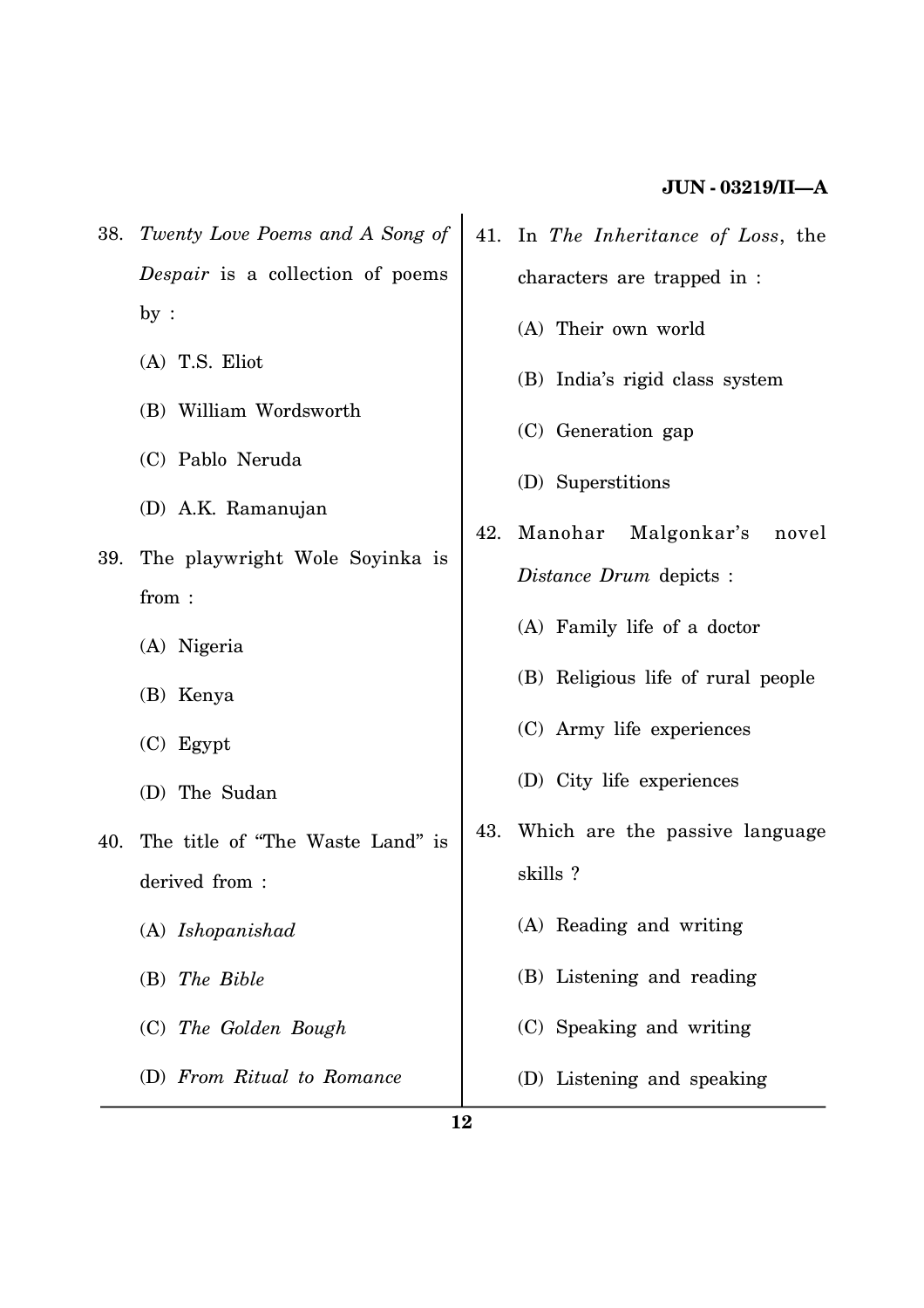- 44. Arnold's moral touchstones were meant to promulgate the ideal of :
	- (A) Materialism
	- (B) Symbolism
	- (C) Civility
	- (D) Imagism
- 45. ''Mytheme'' is a word coined by :
	- (A) Claude Levi Strauss
	- (B) Roland Barthes
	- (C) Jacques Derrida
	- (D) Jacques Lacon
- 46. The term 'Objective Correlative' appears in the essay :
	- (A) Hamlet and His Problems
	- (B) Metaphysical Poets
	- (C) Tradition and Individual Talent
	- (D) Function of Criticism
- 47. Aristotle argues that comedy is an imitation of characters of :
	- (A) Special type
	- (B) Lower type
	- (C) Higher type
	- (D) Funny type
- 48. Which play of Ben Jonson has been acclaimed as observing to perfection the three classical unities ?
	- (A) *Volpone*
	- (B) *The Alchemist*
	- (C) *Bartholomew Fair*
	- (D) *Every Man Out of His Humour*
- 49. In which poem does Pope group his literary rivals and critics together as the general enemy 'Dullness' ?
	- (A) ''The Dunciad''
	- (B) ''An Epistle to Dr. Arbuthnot''
	- (C) ''The Rape of the Lock''
	- (D) ''Moral Essays''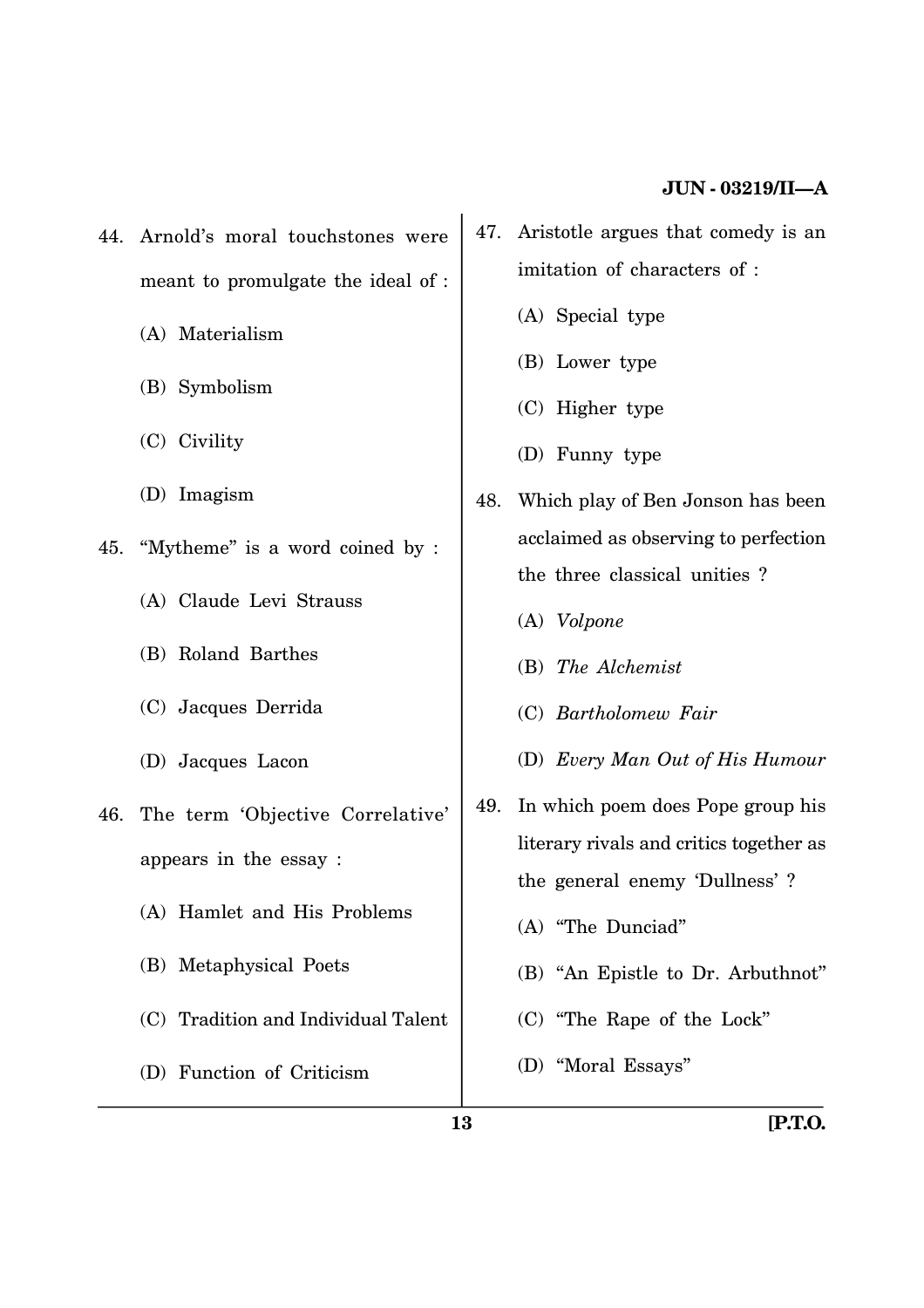- 50. William Congreve's play *The Way of the World* is a :
	- (A) Comedy of Manners
	- (B) Sentimental Comedy
	- (C) Romantic Comedy
	- (D) Dark Comedy
- 51. Christopher Marlowe's ''blank verse'' that became the staple medium for later Elizabethan and Jacobean dramatic writing was called as "mighty line" by :
	- (A) Ben Jonson
	- (B) David Lodge
	- (C) Robert Greene
	- (D) Thomas Nashe
- 52. Geoffrey Chaucer was trusted and aided by three successive kings Edward III, Richard II and ....................... .
	- (A) Richard III
	- (B) Henry IV
	- (C) Edward IV
	- (D) Henry V

53. Match the correct pairs by matching the names of the works with the correct name of their authors :

## **List I**

- (*i*) Queen Mab
- (*ii*) The Lady of the Lake
- (*iii*) Confessions of an Opium Eater
- (*iv*) ''Loneliness'' and ''After a Holiday''

## **List II**

- (*a*) Charles Lamb
- (*b*) Thomas De Quencey
- (*c*) Sir Walter Scott
- (*d*) P.B. Shelley

## **Codes :**

|  | $(i)$ $(ii)$ $(iii)$ $(iv)$ |  |
|--|-----------------------------|--|
|  | (A) (d) (c) (b) (a)         |  |
|  | (B) (a) (b) (c) (d)         |  |
|  | (C) (b) (c) (d) (a)         |  |
|  | (D) (c) (d) (a) (b)         |  |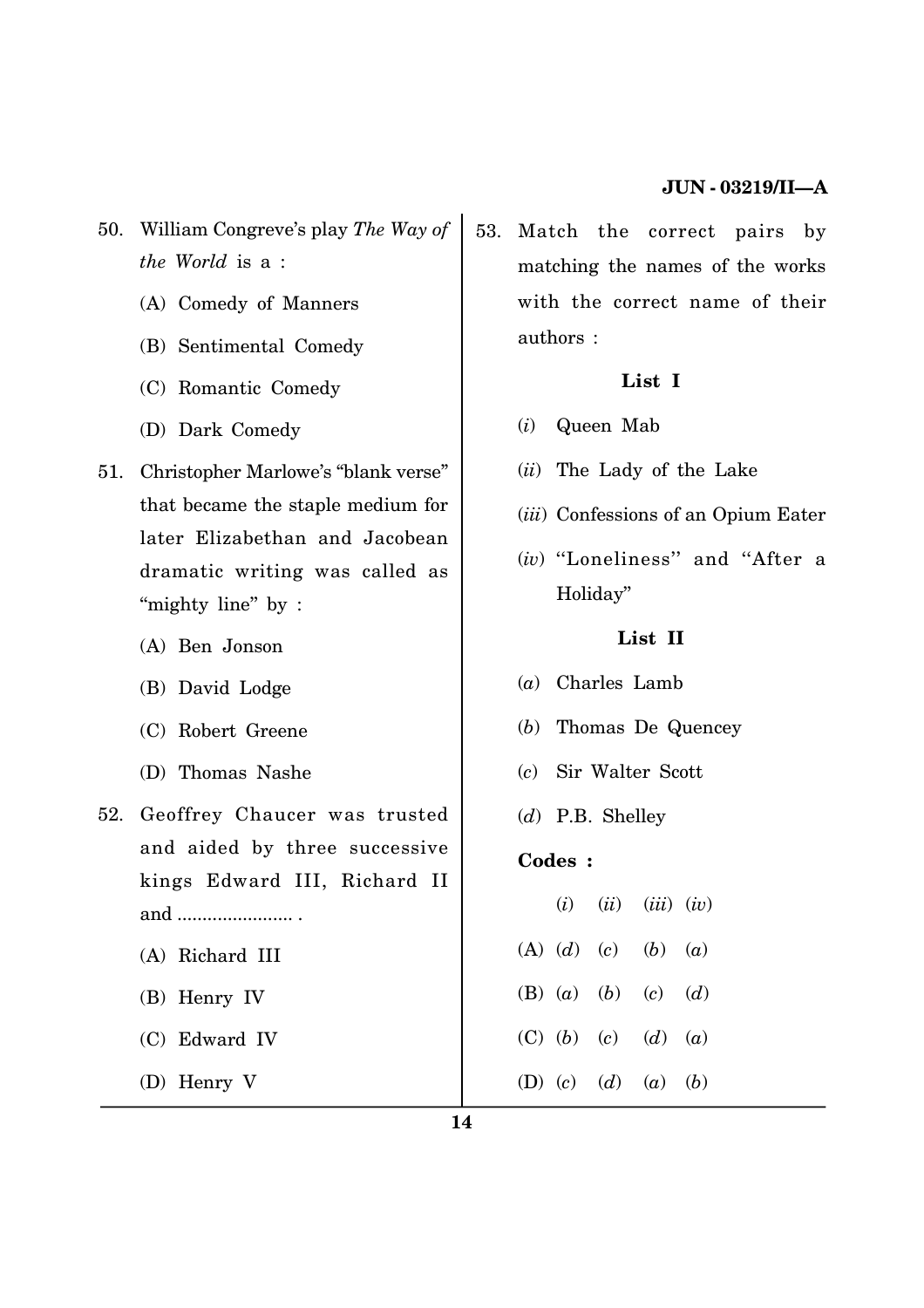- 54. The subject of *The Rape of the Lock* draws upon the incident in which Lord Petre snipped off a lock of hair of :
	- (A) Fanny Browne
	- (B) Belinda
	- (C) Christine
	- (D) Arabella Fernor
- 55. Name the debut novel of Kingsley Amis :
	- (A) *Lucky Jim*
	- (B) *That Uncertain Feeling*
	- (C) *Take a Girl Like You*
	- (D) *The Anti-Death League*
- 56. Who is the author of *The Coral Island* ?
	- (A) Graham Greene
	- (B) Anthony Powell
	- (C) R.M. Ballantyne

(D) Angus Wilson

- 57. *Curriculum Vitae* by Muriel Spark is :
	- (A) An Autobiography
	- (B) A psychological novel
	- (C) Science Fiction
	- (D) A Regional novel
- 58. 'The Myth of Sisyphus' (1942) is written by :
	- (A) Samuel Becket
	- (B) Albert Camus
	- (C) Harold Pinter
	- (D) Arthur Adamov
- 59. Which, among the following, is *not* a work of Bertolt Brecht ?
	- (A) *The Threepenny Opera*
	- (B) *Mother Courage and Her Children*
	- (C) *Life of Galileo*
	- (D) *Outsider*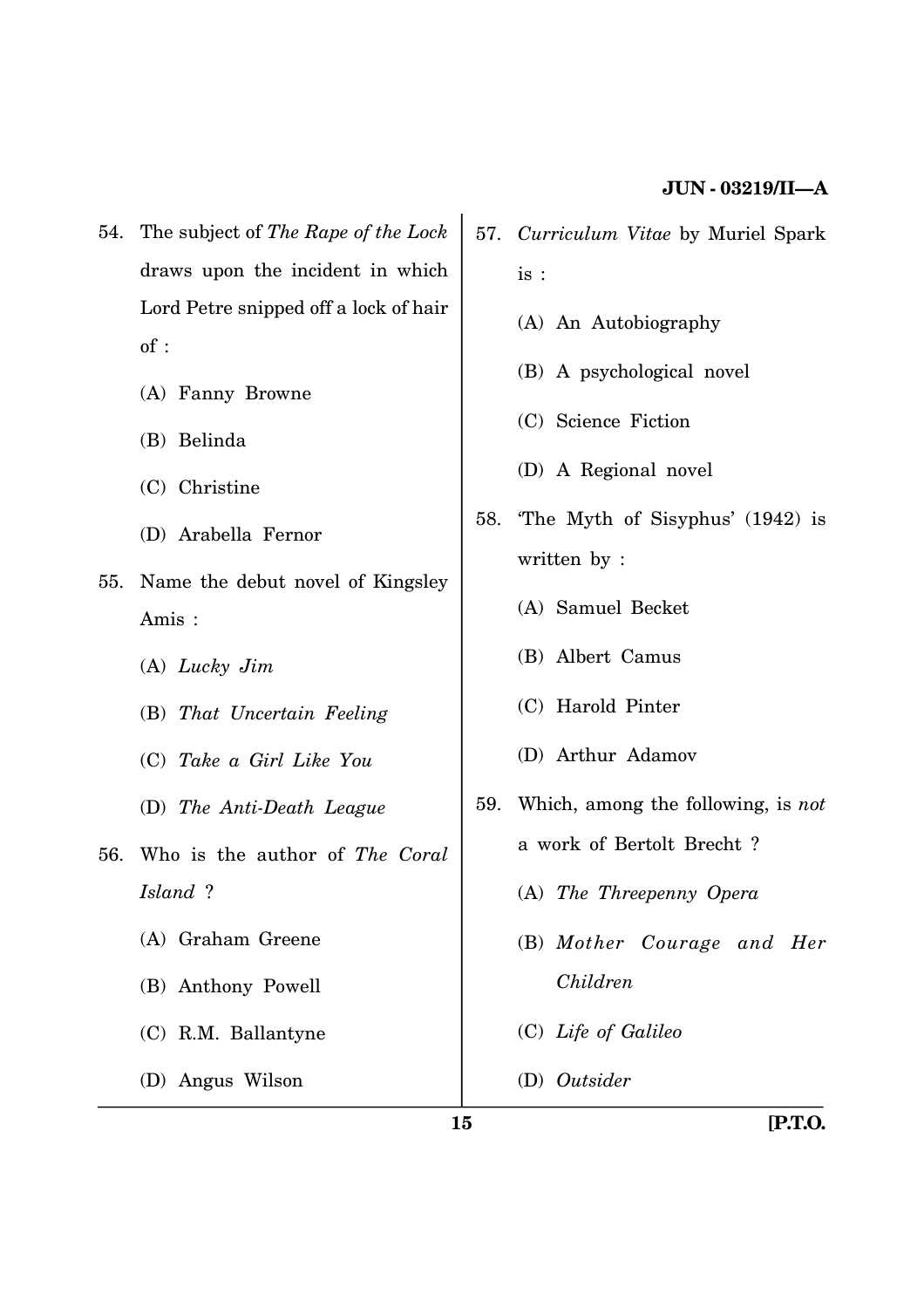| 60. | "The Witch" is a poem written by :                                                                         | 63. | What is the name of the king in<br>Shakespeare's play Henry IV Part I? |  |  |  |
|-----|------------------------------------------------------------------------------------------------------------|-----|------------------------------------------------------------------------|--|--|--|
|     | (A) Isaac Rosenberg                                                                                        |     | (A) Richard                                                            |  |  |  |
|     | (B) Wilfred Owen                                                                                           |     | (B) Douglas                                                            |  |  |  |
|     | (C) Walter de la Mare                                                                                      |     | (C) Bolingbroke                                                        |  |  |  |
| 61. | (D) Edward Thomas                                                                                          | 64. | (D) Edward<br>What is common among the                                 |  |  |  |
|     | "It is better to have loved and lost,                                                                      |     | following:                                                             |  |  |  |
|     | than never to have loved at all." Who                                                                      |     | $(1)$ If I Die Today                                                   |  |  |  |
|     | composed these lines?                                                                                      |     | (2) Atom and the Serpant                                               |  |  |  |
|     | (A) Alfred Tennyson                                                                                        |     | The Drunk Tantra<br><b>(3)</b>                                         |  |  |  |
|     | (B) Robert Browning                                                                                        |     | (4) The Awakening                                                      |  |  |  |
|     |                                                                                                            |     | All are :                                                              |  |  |  |
|     | (C) Thomas Hardy                                                                                           |     | (A) Travelogues                                                        |  |  |  |
| 62. | (D) George Eliot                                                                                           |     | (B) Allegories                                                         |  |  |  |
|     | The poem "The Land" was written<br>by:<br>65.<br>(A) W.H. Auden<br>(B) C. Day Lewis<br>(C) Stephen Spender |     | (C) Satires                                                            |  |  |  |
|     |                                                                                                            |     | (D) Campus Novels                                                      |  |  |  |
|     |                                                                                                            |     | Nayantara Sahgal won Sahitya                                           |  |  |  |
|     |                                                                                                            |     | Akademi Award for the novel:                                           |  |  |  |
|     |                                                                                                            |     | (A) Rich Like Us                                                       |  |  |  |
|     |                                                                                                            |     | $(B)$ The Day in Shadow                                                |  |  |  |
|     |                                                                                                            |     | (C) Plans for Departure                                                |  |  |  |
|     | (D) Victoria Sackville-West                                                                                |     | (D) This Time of Morning                                               |  |  |  |
|     |                                                                                                            |     |                                                                        |  |  |  |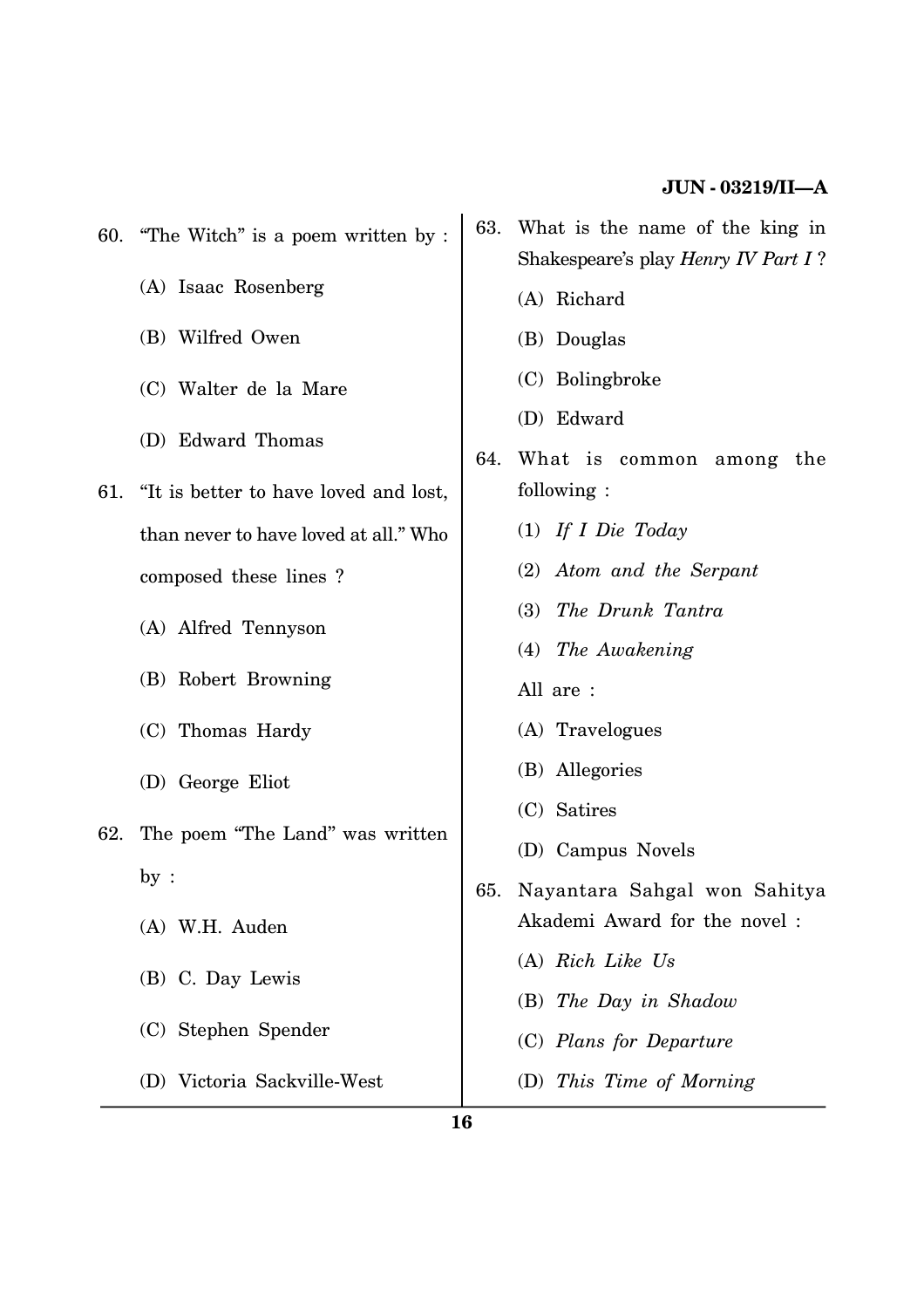- 66. English as a medium of instruction was introduced in India by :
	- (A) Charter Act 1793
	- (B) Christian missionaries in 1542
	- (C) Macaulay's *Minute* on Education 1835
	- (D) East India Company Act, 1813
- 67. The earliest forms of English were brought to Great Britain by :
	- (A) Anglo Saxon settlers
	- (B) Nordic tribes
	- (C) French invaders
	- (D) Dutch immigrants
- 68. Which *one* is *NOT* a term used by Arnold in *Culture and Anarchy* ?
	- (A) Barbarians
	- (B) Populace
	- (C) Hellenists
	- (D) Philistines
- 69. Coleridge's statement regarding poet's ability that ''dissolves, diffuses, dissipates in order to recreate'' relates to :
	- (A) Fancy
	- (B) Reason
	- (C) Secondary imagination
	- (D) Primary imagination
- 70. What is supposed to be conceit in metaphysical poetry ?
	- (A) The most heterogeneous ideas yoked by violence together
	- (B) Two similar ideas put forcibly together
	- (C) Two dissimilar ideas stated separately
	- (D) Two similar ideas stated together
- 71. Xury and Friday are characters in :
	- (A) *Robinson Crusoe*
	- (B) *Moll Flanders*
	- (C) *Tom Jones*
	- (D) *Pride and Prejudice*

**17 [P.T.O.**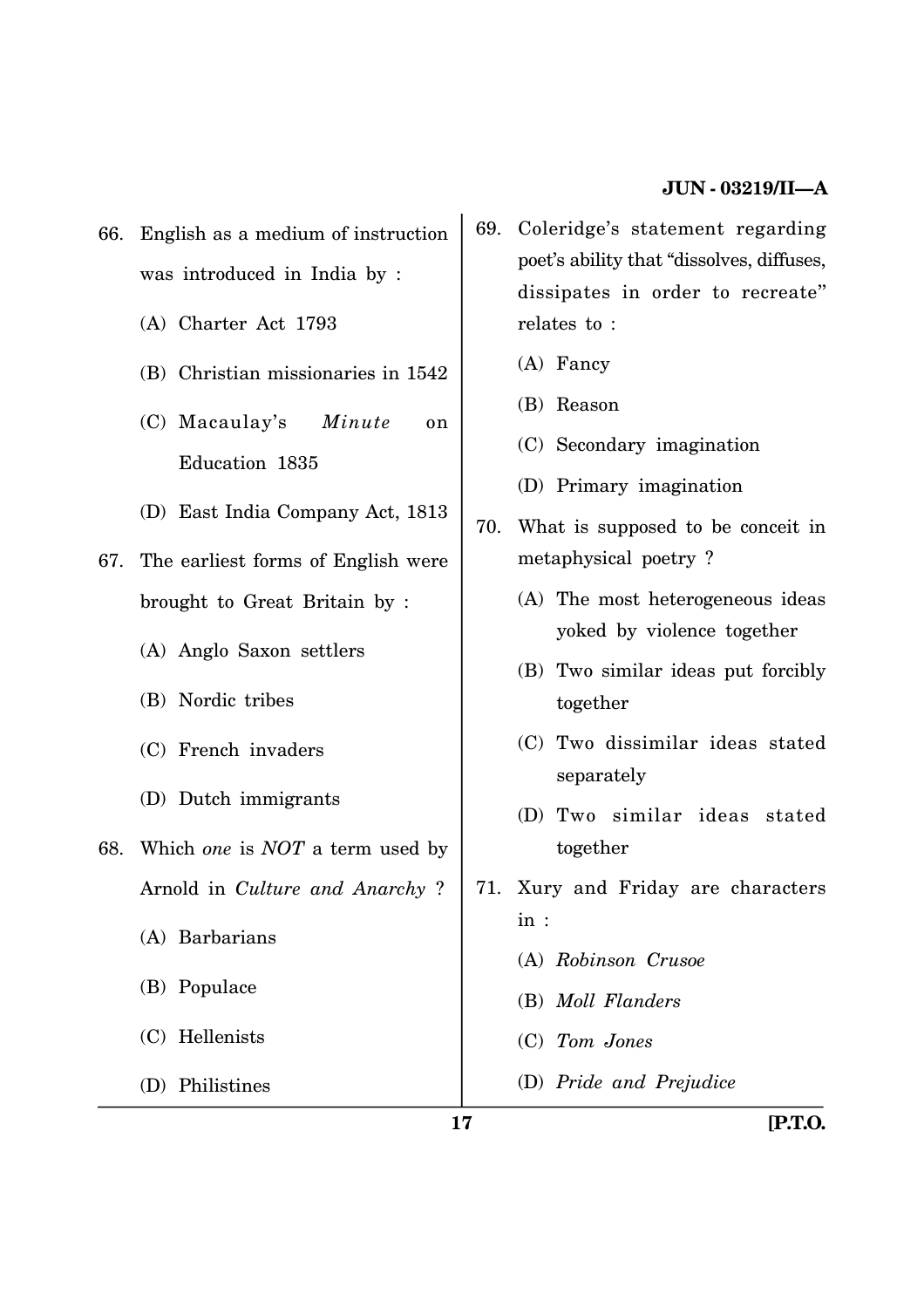- 72. Who is NOT an 18th century Gothic novelist ?
	- (A) Horace Walpole
	- (B) Laurence Sterne
	- (C) Ann Radcliffe
	- (D) William Godwin
- 73. Three sorts of serpents do resemble thee :
	- That dangerous eye-killing cockatrice,
	- The enchanting siren, which doth so entice,
	- The weeping crocodile–these vite pernicious three.
	- These lines are written by :
	- (A) Michael Drayton
	- (B) Edmund Spenser
	- (C) William Shakespeare
	- (D) Sir Philip Sidney
- 74. Chaucer's 'Book of the Duchess' is an elegy for ...................... .
	- (A) Duchess of Lancaster
	- (B) Duchess of Yorkshire
	- (C) Duchess of Licester
	- (D) Duchess of Wales
- 75. Which of the following was NOT a pen name of Walter Scott ?
	- (A) Lawrence Templeton
	- (B) George Orwell
	- (C) Jebediah Cleisbotham
	- (D) Captain Clutterbuck
- 76. Which metrical device has been used by the poet in the following lines ? Full many a flower is born to blush unseen

And waste its sweetness on the desert air.

- (A) Iambic tetrameter
- (B) Iambic pentameter
- (C) Iambic hexameter
- (D) Iambic trimeter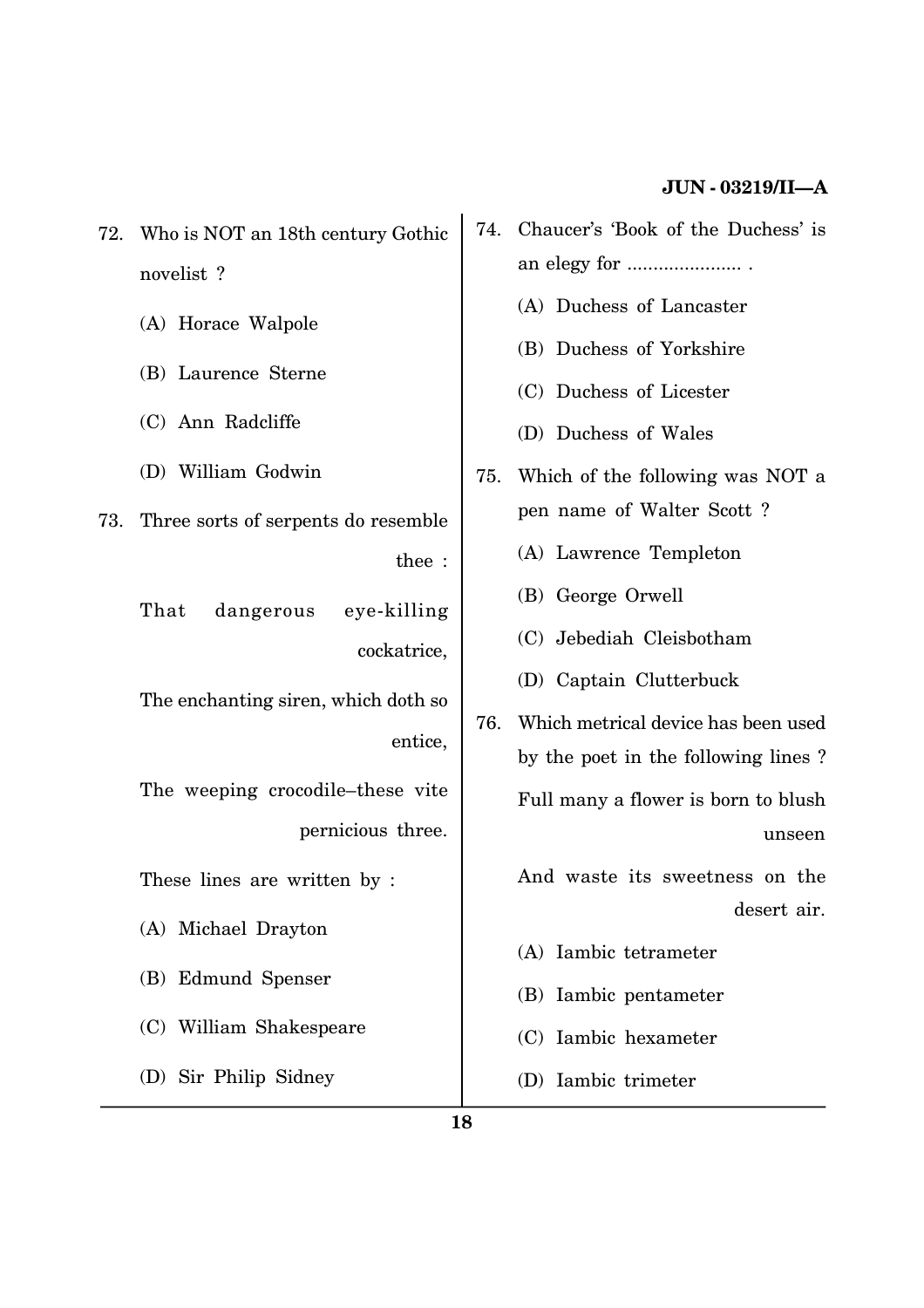- 77. Who, among the following, is NOT associated with The Theatre of the Absurd ?
	- (A) Samuel Beckett
	- (B) John Osborne
	- (C) John Ford
	- (D) Tom Stoppard
- 78. Pat Barker is the author of :
	- (A) *Sacred Hunger*
	- (B) *Birdsong*
	- (C) *The Regeneration Trilogy*
	- (D) *The English Patient*
- 79. The three term label for the consonant /b/ is :
	- (A) Voiceless nasal fricative
	- (B) Voiced nasal affricate
	- (C) Voiced bilabial plosive
	- (D) Voiceless bilabial fricative
- 80. Who is known as the Father of Comedy in Europe ?
	- (A) P.G. Woodhouse
	- (B) Ben Jonson
	- (C) Aristophanes
	- (D) Sophocles
- 81. Gerald Crich is a character in D.H. Lawrence's novel entitled :
	- (A) *Lady Chatterley's Lover*
	- (B) *The Rainbow*
	- (C) *Sons and Lovers*
	- (D) *Women in Love*
- 82. Which novelist echoed the oft quoted lines of Shakespeare : ''As flies to wanton boys/Are we to gods, They kill us for their sport'' ?
	- (A) Charles Dickens in *David Copperfield*
	- (B) Thomas Hardy in *Tess of the d'Urbervilles*
	- (C) Thomas Hardy in *Under the Greenwood Tree*
	- (D) George Eliot in *The Mill on the Floss*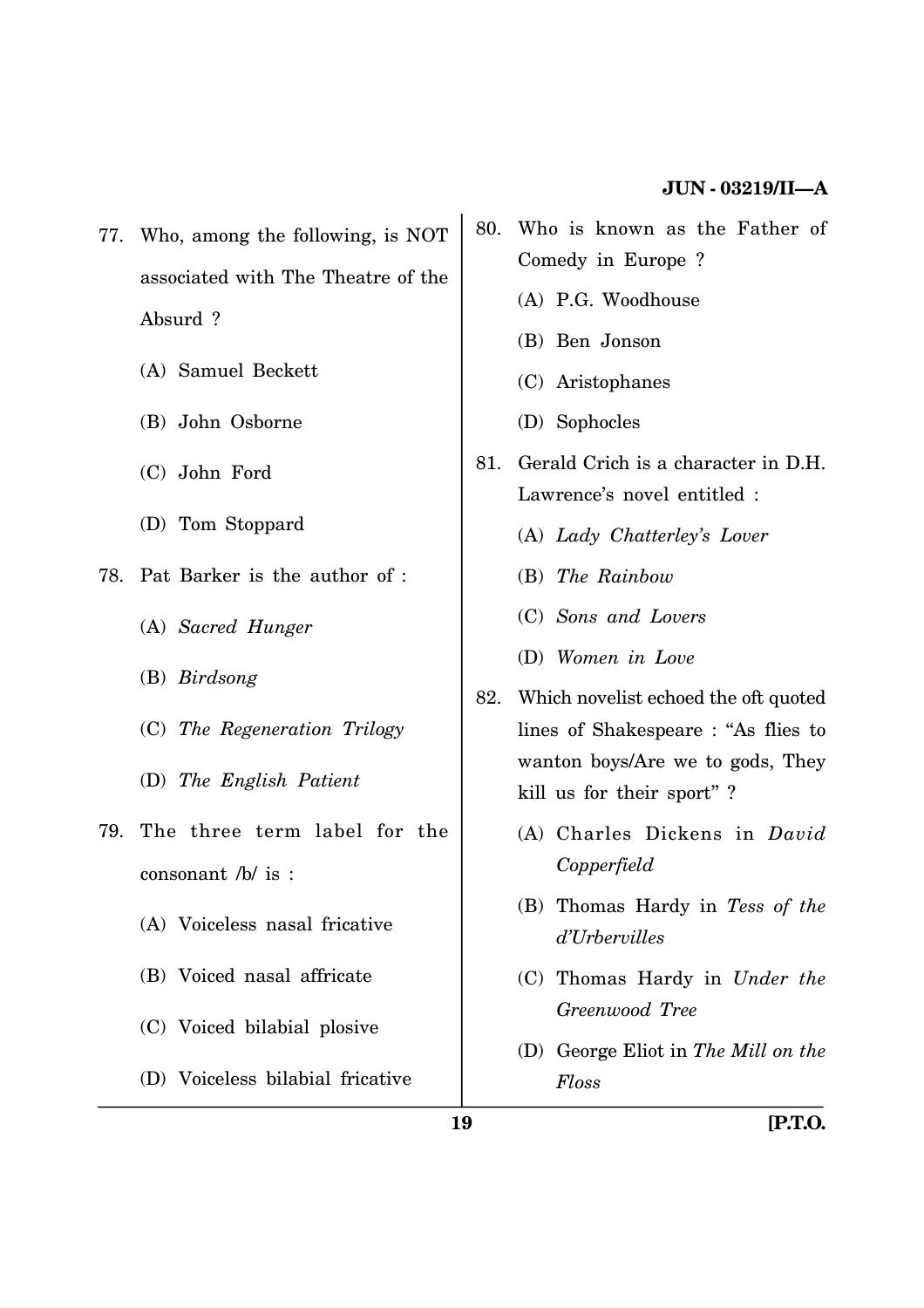- 83. *Keats and Shakespeare* was written by :
	- (A) Middleton Murry
	- (B) Lord David Cecil
	- (C) Allardyce Nicoll
	- (D) H.J.C. Grierson
- 84. Which among the following is *NOT* a work by Nadine Gordimer ?
	- (A) The Conservationist
	- (B) The Urberable Lightness of Being
	- (C) July's People
	- (D) The Pick Up
- 85. The research which is exploring new facts through the study of the past is called :
	- (A) Comparative research
	- (B) Mythological research
	- (C) Historical research
	- (D) Philosophical research
- 86. *The Golden Gate* was inspired by whose translation ?
	- (A) Charles H. Johnston
	- (B) Walter W. Arndt
	- (C) James E. Falen
	- (D) Stanley Mitchell
- 87. Which is the main objective of research ?
	- (A) To review the literature
	- (B) To discover new facts or make fresh interpretation of known facts
	- (C) To summarize what is already known
	- (D) To get an academic degree
- 88. Which of these is *NOT* a dialect of English ?
	- (A) Yorkshire
	- (B) Welsh
	- (C) Bradbury
	- (D) Kentish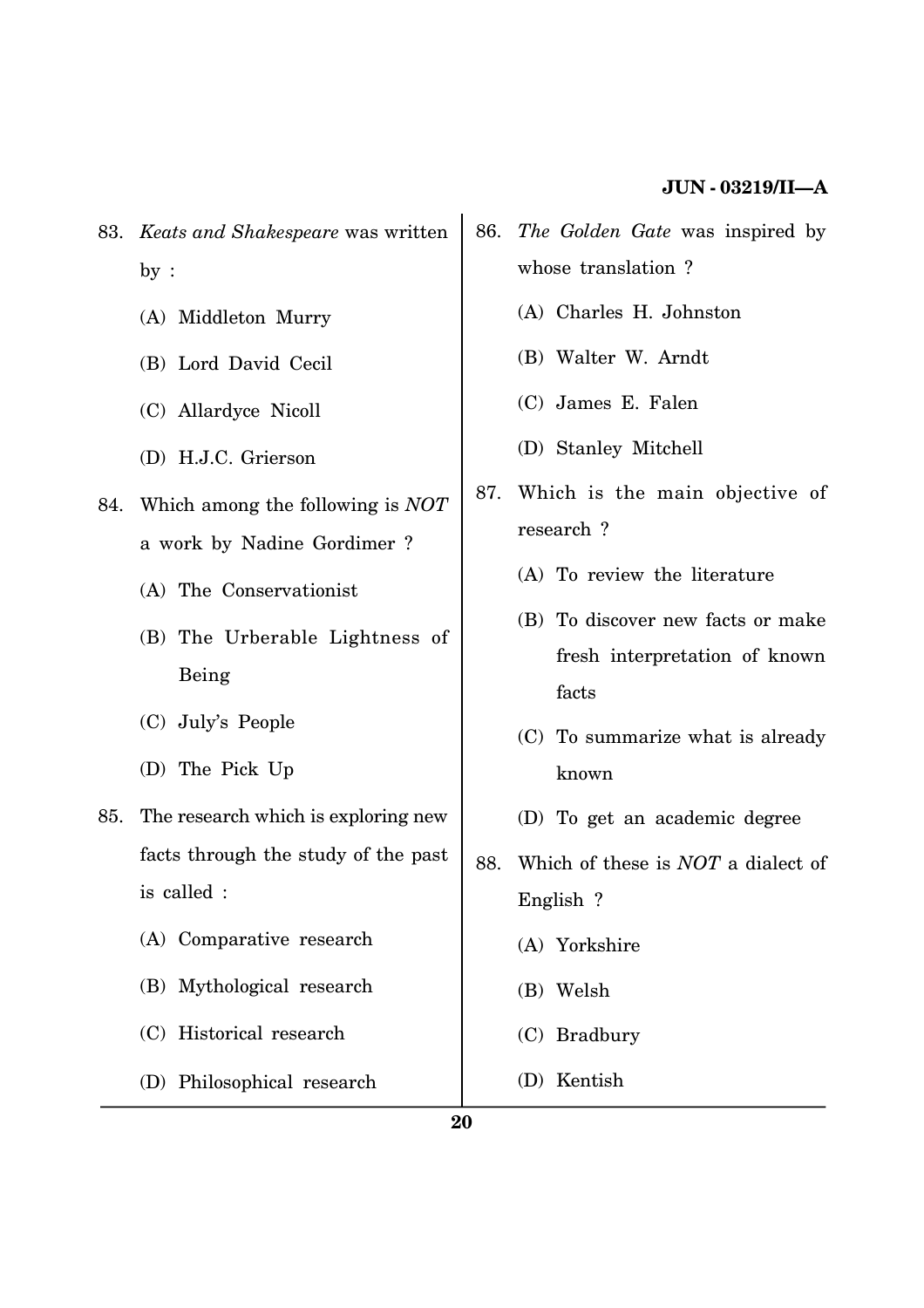- 89. The relevance of behaviourist psychology to language learning was questioned by :
	- (A) Chomsky
	- (B) Skinner
	- (C) Halliday
	- (D) Fries
- 90. ''The formation of the disciplinary society is connected with a number of broad historical processes.'' Which, according to Foucault, is *NOT* a part of the process ?
	- (A) Economic
	- (B) Juridico-political
	- (C) Scientific
	- (D) Mystic
- 91. The word ''anagnorisis'' used by Aristotle does not mean :
	- (A) Discovery
	- (B) Recognition
	- (C) Knowledge
	- (D) Tragic flaw
- 92. Which among the following statements is NOT true in the context of structuralism ?
	- (A) Structuralism is an antihumanist philosophy
	- (B) Structuralism makes an attempt to comprehend the world in terms of structures
	- (C) Structuralism argues that language is a system of differences
	- (D) Structuralism upholds the autonomy of human subject
- 93. In Dryden's 'An Essay of Dramatic Poesy'', who speaks for the poet himself ?
	- (A) Lisideius
	- (B) Eugenius
	- (C) Crites
	- (D) Neander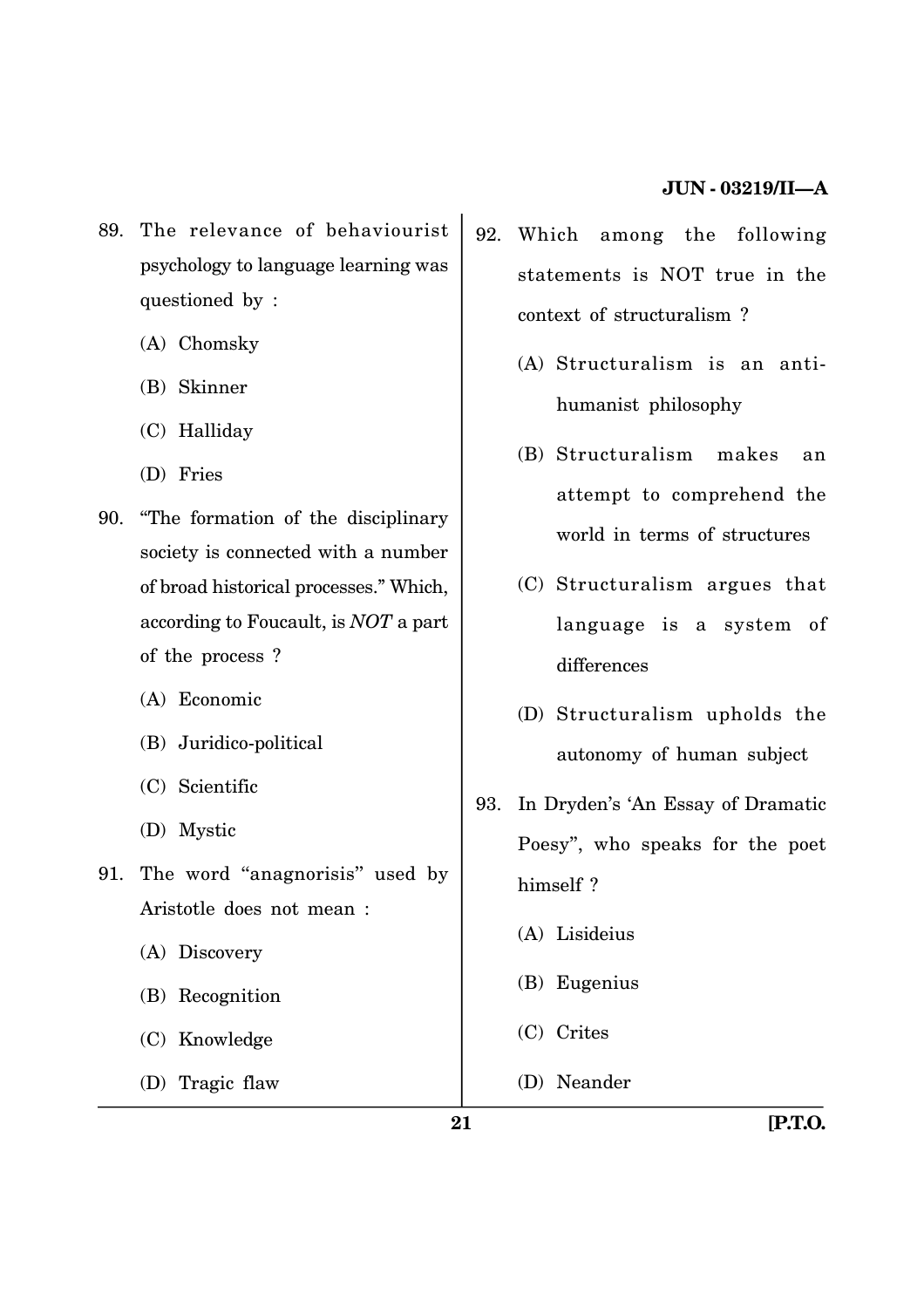- 94. In which play did Jonson explain his theory of the comedy of humours ?
	- (A) *Every Man in His Humour*
	- (B) *Every Man Out of His Humour*
	- (C) *The Devil is an Ass*
	- (D) *Catiline*
- 95. In the play *The Honest Whore* the role of the prostitute is played by :
	- (A) Celia
	- (B) Bianca
	- (C) Lucy
	- (D) Bellafront
- 96. Research can be classified as :
	- (A) Basic, Applied and Action Research
	- (B) Quantitative and Qualitative Research
	- (C) Philosophical, Historical, Survey and Experimental Research
	- (D) All the above

**Direction (Q. Nos. 97 to 100) :**

**Read the following poem and answer the questions given below :**

The snow dissolv'd no more is seen The fields, and woods, behold, are green,

The changing year renews the plain, The rivers know their banks again, The spritely nymph and naked grace The mazy dance together trace.

The changing year's sucessive plan Proclaims mortality to man.

Rough winter's blasts to spring give way,

Spring yields to summer's sovereign ray,

Then summer sinks in autumn's reign, And winter chills the world again. Her losses soon the moon supplies But wrteched man, when once he lies Where Priam and his sons are laid, Is naught but ashes and a shade.......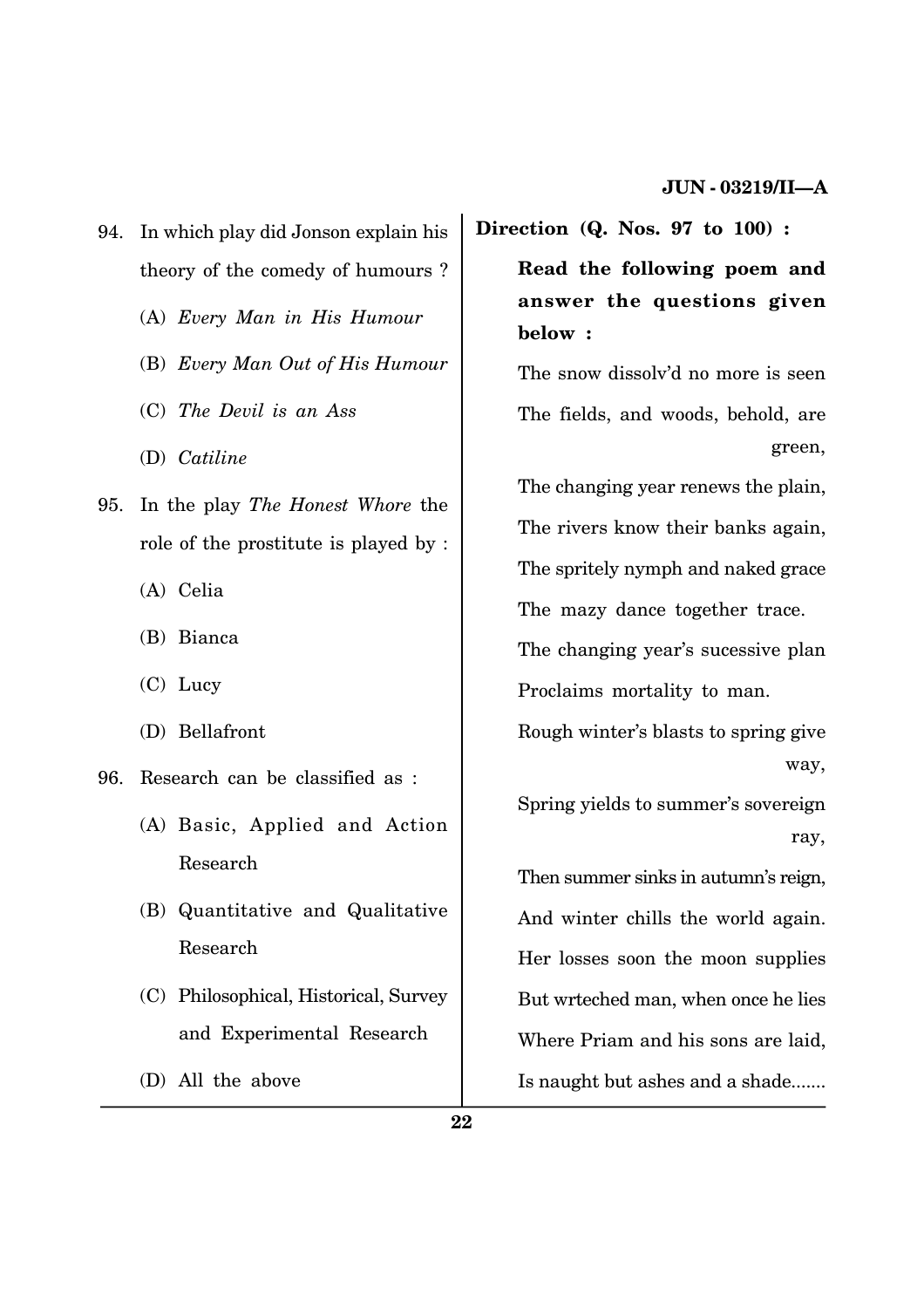- 97. What is the meaning of ''the rivers known their banks again'' ?
	- (A) The rivers are in spate and their banks cannot contain them
	- (B) The swimmers can swim across the rivers now
	- (C) The rivers have once again started flowing between their banks
	- (D) The banks of the rivers were breached but now they are repaired
- 98. ''Spring yields to summer's sovereign ray'' means :
	- (A) Summer is followed by spring
	- (B) Winter sets in soon after spring
	- (C) Winter sets in soon after summer
	- (D) Spring is followed by summer
- 99. What is the concept of time as given in the poem ?
	- (A) Time runs in a linear fashion for both man and nature
	- (B) Time runs in a circle for nature and runs linearly for a man
	- (C) Time runs in a circle for both man and nature
	- (D) Time is unpredictable and everchanging
- 100. What is the main idea of the poem ?
	- (A) Life and Death are one and the same
	- (B) Life is more precious than death
	- (C) Both Life and death are precious
	- (D) Nature, once dead, can renew itself but man cannot